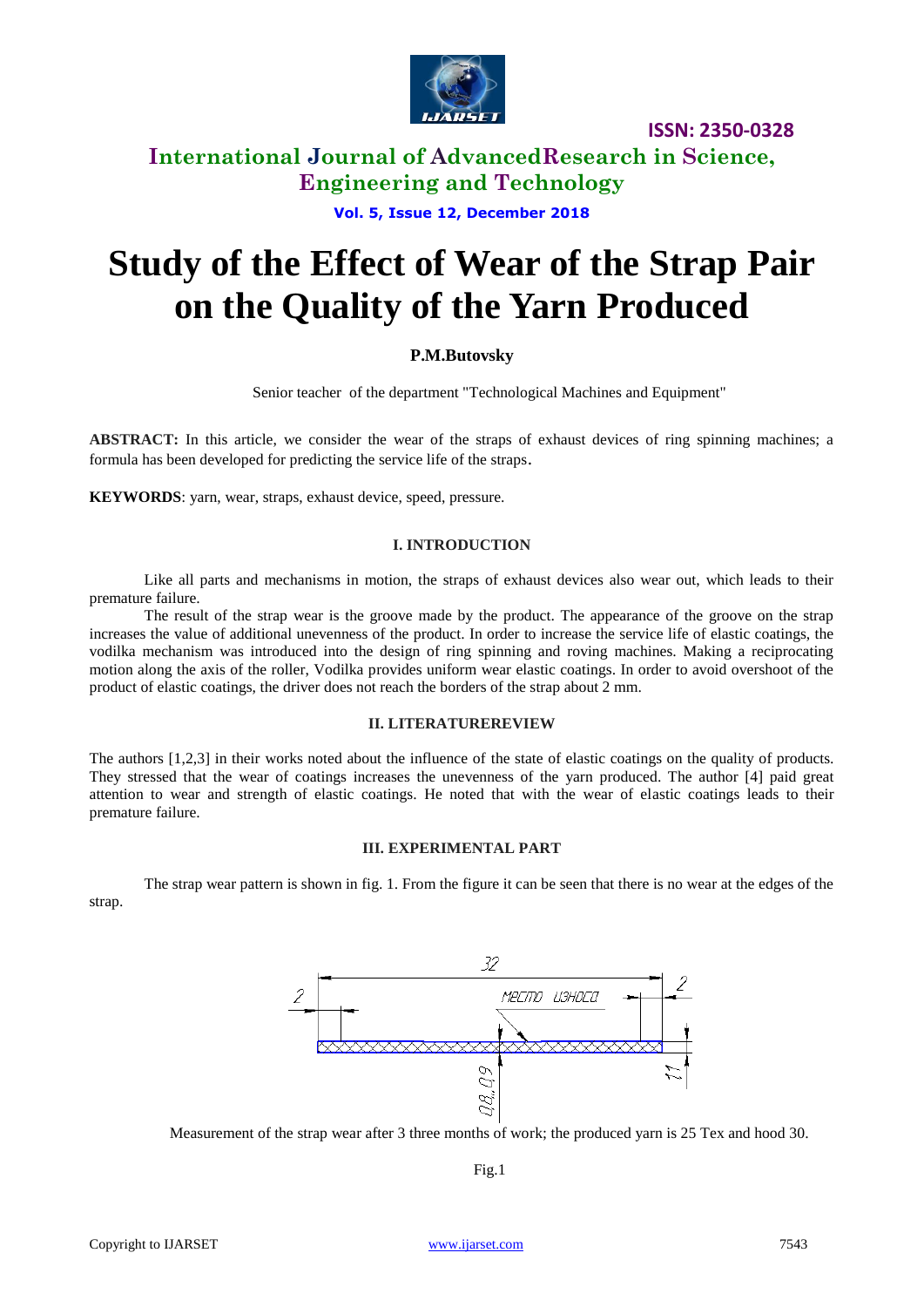

# **International Journal of AdvancedResearch in Science, Engineering and Technology**

### **Vol. 5, Issue 12, December 2018**

The main wear of the strap comes from the interaction of the strap with the product. Compared to product wear, wear caused by interacting with exhaust mechanisms is not significant. According to reference data, the average resource of the strap is from 4 to 14 months, depending on the version and technological parameters.

With the increase in wear of the strap increases the value of the unevenness of the product. Worn strap can not be removed, but the introduction of the design

exhaust instrument changes contribute to an increase in their service life. To determine the effect of wear on the unevenness of the product, we conducted tests. We took worn out straps with different service lives and made 25 Tex yarn on them and measured its unevenness (Table 1). After processing the experimental data using the program Statistica 7, we obtained the relationship between the unevenness and the mass of wear:

$$
\Delta C = 1,0641 + 1,1672 * 1g(m) \tag{1}
$$

#### Where m -is the mass loss in the strap, gr.

#### **Table. 1**

The dependence of the unevenness of the product from the wear of the lower strap

| Relative weight loss in the strap, gr. | Relative increase in bumps, C% |  |  |
|----------------------------------------|--------------------------------|--|--|
| 0,18                                   |                                |  |  |
| 0,3                                    |                                |  |  |
| 0,45                                   |                                |  |  |
| 0,75                                   | $0.8\,$                        |  |  |
| 0.9                                    |                                |  |  |
| 0,98                                   |                                |  |  |
|                                        |                                |  |  |

From Figure 2 it can be concluded that the level of the product is directly proportional to the decimal logarithm of wear. Worn strap leads to a decrease in contact between the straps and control over the fibers. Due to the loose contact between the straps, the strength of the friction force field, there are not enough forces to hold short fibers and they go to a higher speed before reaching the transition point. Lifetime, determined by wear, the strap can be predicted.



Graph of the increase in the roughness of the product from the wear of the lower strap **Fig. 2**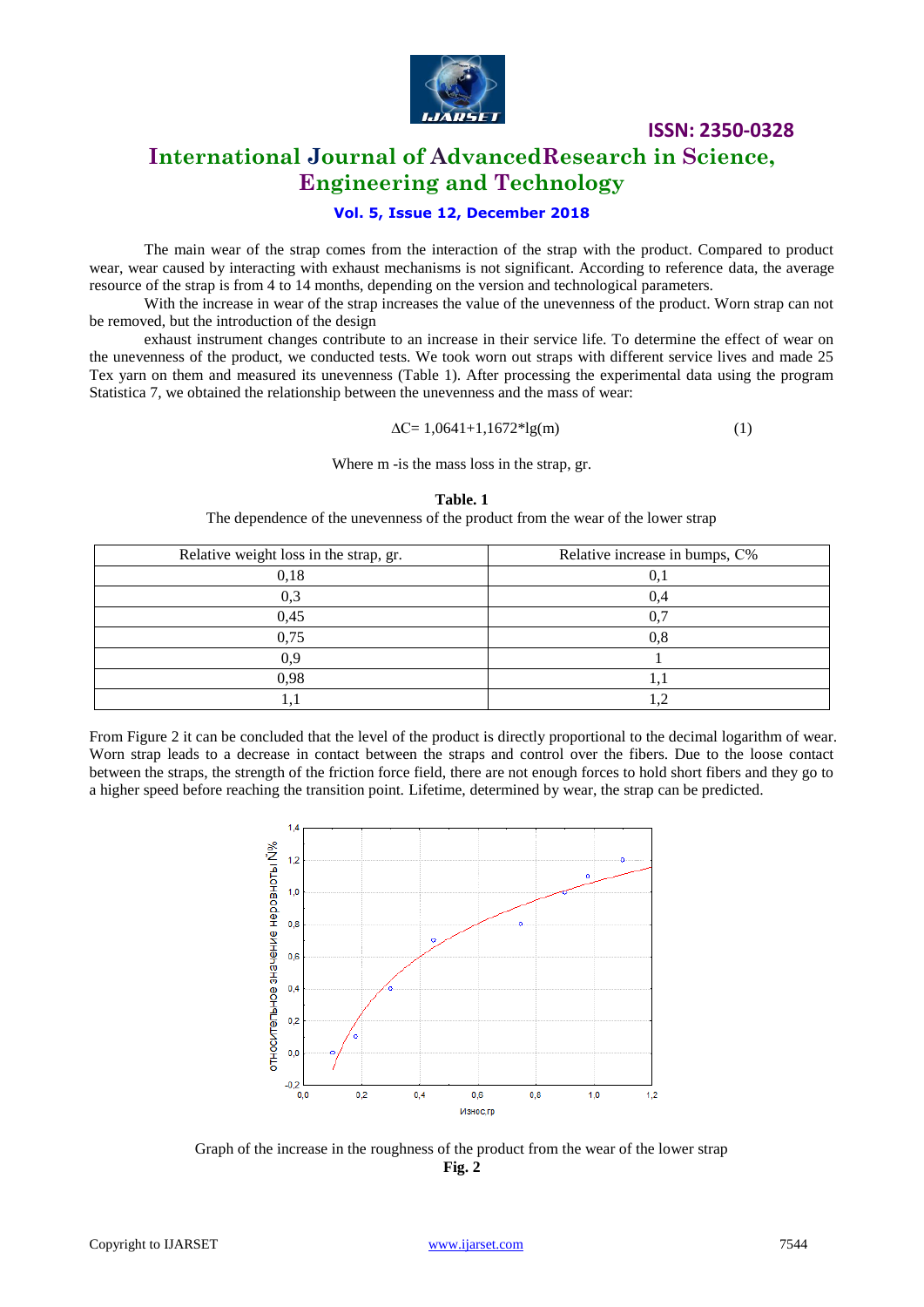

# **ISSN: 2350-0328 International Journal of AdvancedResearch in Science, Engineering and Technology**

## **Vol. 5, Issue 12, December 2018**

The wear of the strap associated with the contacting of the working bodies of the exhaust device with each other is less significant compared with the technological wear of the strap when it interacts with the product; therefore, we have investigated only technological wear.The study of the strap wear process when interacting with the product was carried out on a stand specially made by us (Fig. 3).



Stand device test strap for wear

**Fig. 3.**

The stand consists of a platform 9, on which the supports 10 are fixed. Rollers 1 and 2 are mounted on the supports, on which the strap 11 is fitted. side of the platform relative to the motor mounted pressure roller 4. The pressure between the roller  $\overline{4}$  and 2 is carried out through the lever by the spring 6. On the right support of the stand the lower table 1 is installed Well 5. On the lower side of the foot glued a piece of strap to simulate the work of the exhaust device. On the rod 15, which is installed behind the pressure roller, a twisted product is mounted.

Before the experiment, the tested sample was weighed on an analytical balance with a fission accuracy of 0.001 g. Next, the strap was installed on the stand. The spring 11 created a preliminary tension of 1.2 kg. After that, the pressure roller was pressed against the roller 2 with a load of 10 kg. Heel 14 was loaded with a force of  $0.5, 1, 2, 3, 4, 5, 6, 7N.$ 

After that, the stand was started and stopped every 1 h. The strap was removed and washed from wear products. After drying, the strap was weighed. Then the strap was installed in the exhaust device of the ring spinning machine, made yarn and stopped its unevenness. The basis of the strap was selected time from the recommended period of his life. The relative sliding speed in the tests was: 10; 20; thirty; 40; 50; 70; 80 and 100 min-1.

During the experiments, the following factors were taken into account: the relative sliding speed of the fiber on the strap; product density; load presser foot; strap material; product material.

The results of experiments on the wear of the strap for the month of work in the development of 25 Tex yarn from the load are given in table. 2 and Figure 4.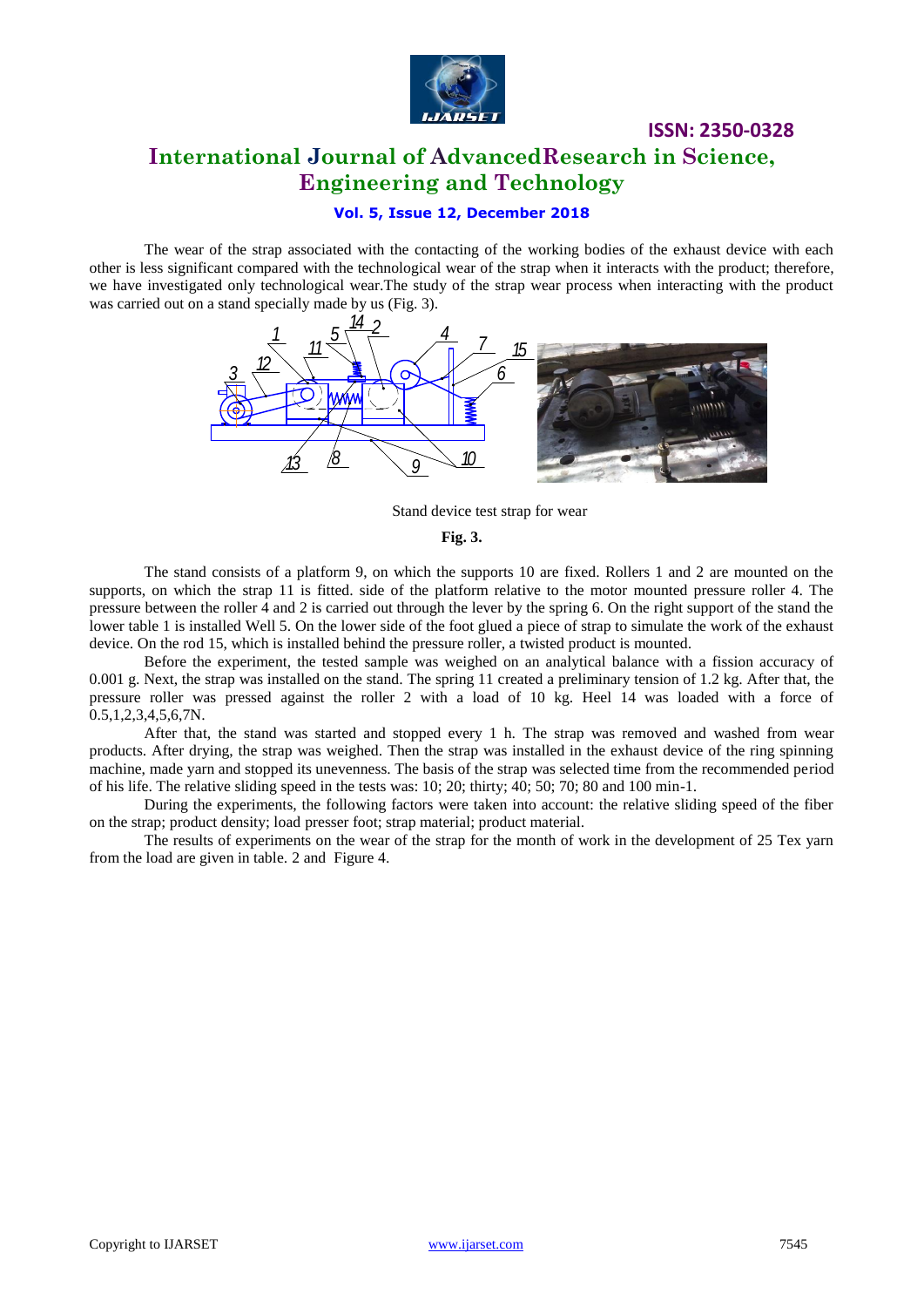

# **International Journal of AdvancedResearch in Science, Engineering and Technology**

# **Vol. 5, Issue 12, December 2018**



**Fig.4.**

**Table 2.**

| Worn strap exhaust device from the applied load |                |  |  |  |
|-------------------------------------------------|----------------|--|--|--|
| Heelload, H.                                    | Wornstrap, gr. |  |  |  |
| 10                                              | 0,1            |  |  |  |
| 20                                              | 0,18           |  |  |  |
| 40                                              | 0,3            |  |  |  |
| 60                                              | 0,45           |  |  |  |
| 80                                              | 0,75           |  |  |  |
| 100                                             | 0,9            |  |  |  |
| 120                                             | 0,98           |  |  |  |
| 140                                             | 1,1            |  |  |  |

As can be seen table. 2, the amount of wear of the strap of the exhaust device directly depends on the load applied; if the load is applied to a load of 10N, the wear of the strap is 0.1 grams, while the load is applied to 140H, the wear of the strap is already 1.1 grams, and from fig. 16 it follows that the wear curve of the exhaust strap from the applied load is parabolic in nature, which is expressed by the following relationship:

$$
m(p) = -0,0271 + 0,0099 \ p - 0,000012 \ p^2 \tag{2}
$$

The results of the strap wear experiments for the month of work in the development of 25 Tex yarn on the relative slip speed are given in Table. 3 and in Fig. 5.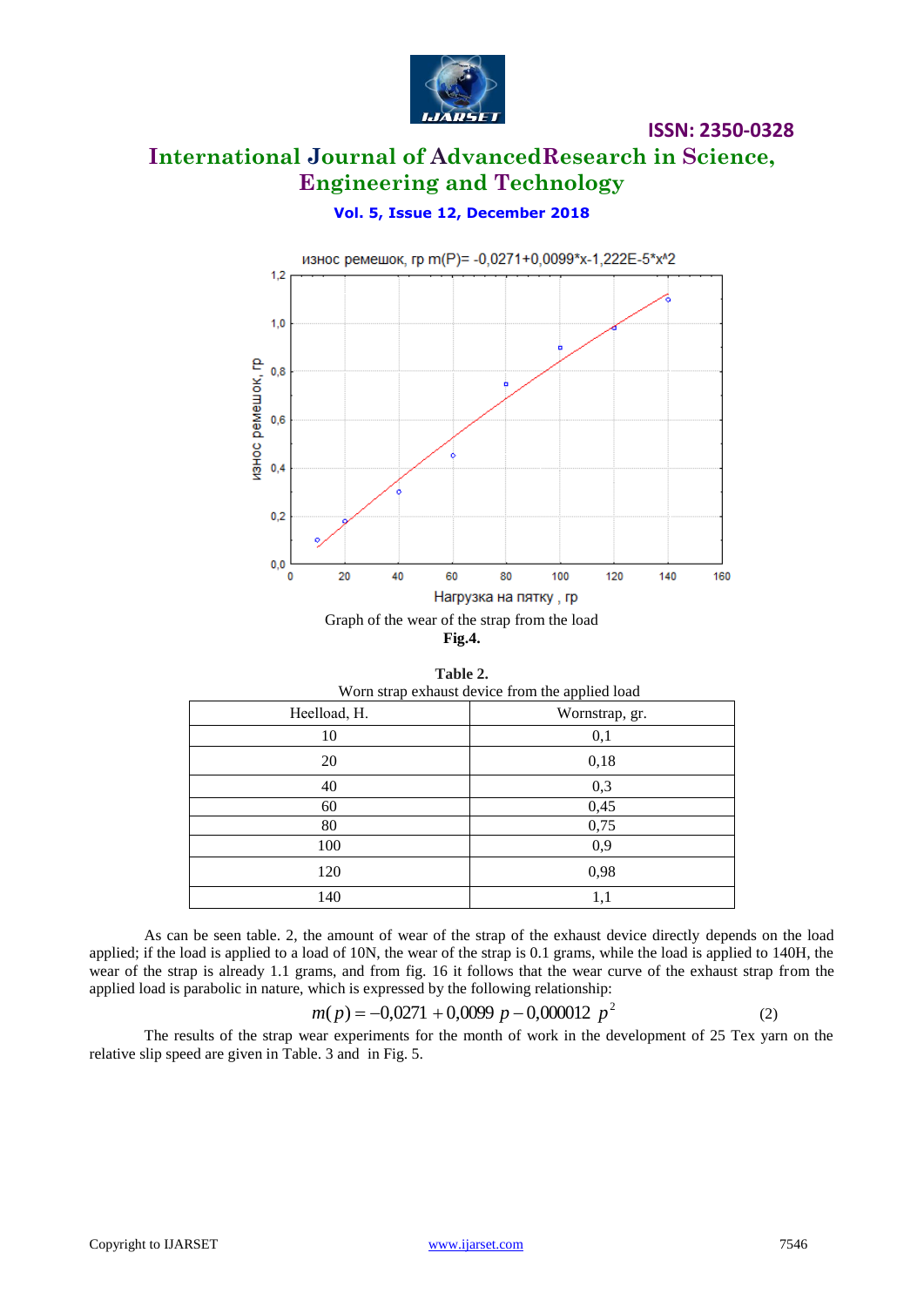

**International Journal of AdvancedResearch in Science, Engineering and Technology**

## **Vol. 5, Issue 12, December 2018**

| Table 3.                                        |          |  |  |  |  |
|-------------------------------------------------|----------|--|--|--|--|
| Worn strap depending on slip speed              |          |  |  |  |  |
| Relative sliding speed $V2 = a (V1)$ , m / min. | Wear, gr |  |  |  |  |
| 10                                              | 0,04     |  |  |  |  |
| 20                                              | 0,21     |  |  |  |  |
| 30                                              | 0,39     |  |  |  |  |
| 40                                              | 0,42     |  |  |  |  |
| 50                                              | 0,7      |  |  |  |  |
| 60                                              | 0,86     |  |  |  |  |
| 70                                              | 1,06     |  |  |  |  |
| 80                                              | 1,21     |  |  |  |  |
| 90                                              | 1,36     |  |  |  |  |
| 100                                             | 1,48     |  |  |  |  |





As can be seen table. 3, the amount of wear of the strap exhaust device depends on the sliding speed. At a sliding speed of 10 m / min, the wear of the strap is 0.04 g, while at a sliding speed of 100 m / min, the wear of the strap is already 1.48 g, and from fig. 5 it follows that the wear of the exhaust strap from the sliding speed is straightforward, which is expressed by the following relationship:

$$
m(V) = -0,1333+0,0165*V
$$
 (3)  
To take into account the density of the product in both formulas, you must enter a correction factor:

 $K = T/25$  (4)

Where T- is the density of the product, in Tex.

Combining formulas (3) and (2) into one common we get the overall picture of wear, which can be represented as follows:

$$
m(p,v) = \left(-0.0271 + 0.0099p - 0.000012p^2\right)\left(-0.1333 + \frac{V}{0.0165V_0}\right) tK\frac{T}{25}\alpha
$$
 (5)

Where K is a constant coefficient depending on the material of the strap; L-coefficient, depending on the type of fiber;  $V_{ot}$  is the relative sliding rate of the fiber; p-specific pressure, g / mm; t-time of working time, months;

P-load on the strap pair, kg

The results table.4, prove that when determining the dependence of the unevenness of the product on wear, it is necessary to take into account such an important factor as the density of the product. With an increase in its density, as can be seen from Table 4, the relative wear of the strap also increases. Analysis of the results in the table also